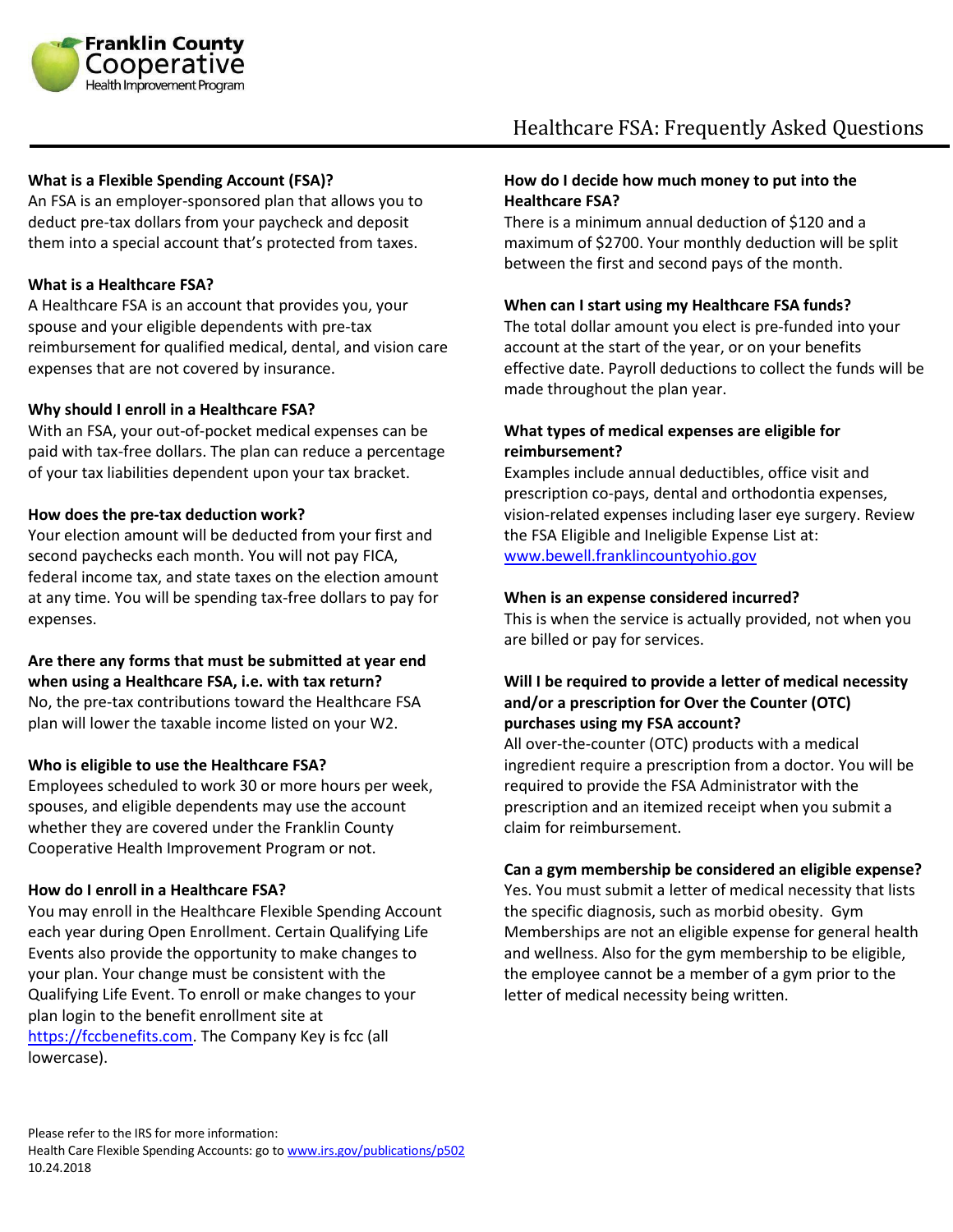

**How do I use my FSA to pay for a reoccurring expense?** The system can be set up to mark the amount from a provider for a reoccurring expense, such as a monthly orthodontic payment. You need to submit a copy of the orthodontist contract showing the monthly reoccurring payments.

## **If I finance orthodontia treatment, can I use the FSA card to pay the finance company? Can I be reimbursed what I may have already paid to the finance company?**

No. If the orthodontia treatment cost is financed through a 3rd party, the orthodontic expenses cannot be reimbursed.

## **What medical, dental, and vision care expenses are not eligible for reimbursement?**

Examples include: cosmetic procedures, teeth whitening, non-prescription sunglasses. Claims submitted before treatment occurs are not eligible for payment. All submitted expenses are reviewed for eligibility according to Internal Revenue Code.

## **How do I use the Healthcare FSA to pay for eligible medical expenses?**

Once you enroll you will receive a purple MyChoice Flexible Spending Account Debit VISA card in a non-descript envelope. You may pay for eligible medical expenses with your VISA Debit card. You may also submit a claim form with documentation to your claims administrator for reimbursement.

## **Can I use the FSA card to pay for items online or through mail order for pharmacy copays?**

Yes, as long as the provider or vendor has their credit card system registered with a valid merchant category code. You can use this card instead of using your own bank card.

## **Do I need to submit supporting documentation when I utilize my FSA debit card?**

Sometimes. When you use the FSA card and the transaction is approved at the point of sale, the provider or vendor has received their funds and they will consider the transaction complete. If the amount of the transaction cannot be approved via the auto approval parameters that are coded in the system, the FSA Administrator will request a copy of the itemized receipt or EOB for the transaction to verify that the transaction was for eligible expense.

# Healthcare FSA: Frequently Asked Questions

## **How will the card system know if I am trying to use the debit card to buy an ineligible item?**

Retailers use a technology called IIAS that stands for Inventory Information Approval System. It ensures that Healthcare FSA debit cards only work for eligible expenses under IRS regulations. Every item in the store's database is flagged "yes" or "no" for plan eligibility at the point of sale.

## **When does my FSA debit card expire?**

Your FSA debit card expires every three (3) years.

## **How do I submit a claim form for reimbursement?**

Log into [https://fccbenefits.com](https://fccbenefits.com/) or use the MyChoice Mobile App to submit your claim electronically or you may submit a claim form with documentation via e-mail, fax, or U.S. Mail.

**Email:** claims@mychoiceaccounts.com **Fax Number:** 855-883-8542 **U.S. Mail:** *MyChoice Accounts MSC 345475 PO Box 105168 Atlanta, GA 30348-5168*

## **How will I receive my payment if I submit a manual paper claim form?**

There are two (2) ways to receive a payment:

- 1. Direct Deposit into your checking or savings account
- 2. Check via U.S. Mail

## **Who do I contact for questions regarding claim inquires?**

For claims inquiries please contact the FSA Administrator toll-free at (855)883-8541.

## **Is there an appeal process?**

Yes. The FSA Administrator, Businessolver, will review and make a decision on all appeals.

## **What is the run-out period for submitting claims for expenses I pay for during the FSA calendar year?**

Claims for expenses that were incurred or took place in the FSA calendar year may be submitted for reimbursement until March 31 of the next year.

## **What happens if I do not spend all of the money in time?**

Please refer to the IRS for more information:

Health Care Flexible Spending Accounts: go t[o www.irs.gov/publications/p502](http://www.irs.gov/publications/p502) 10.24.2018